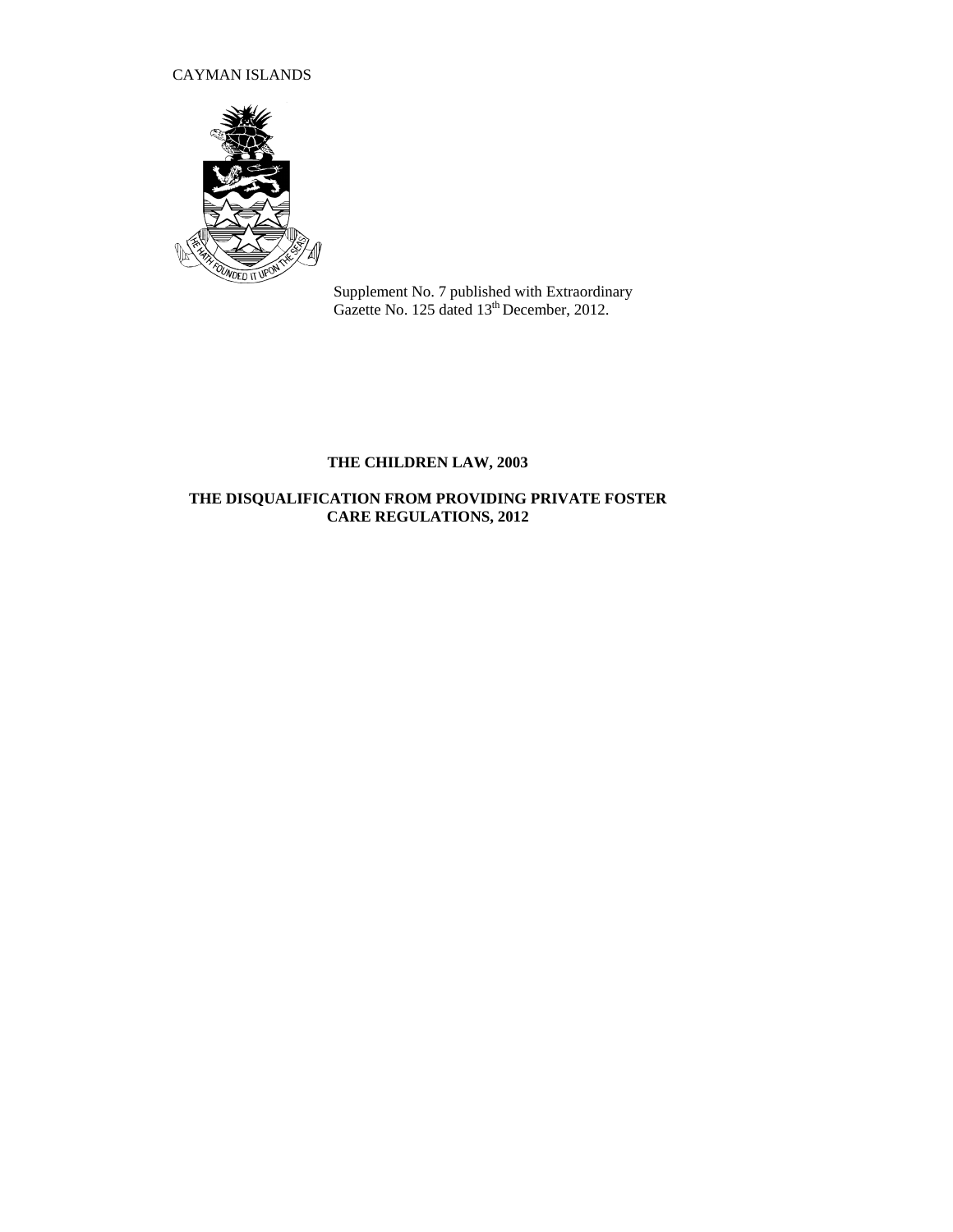### **THE DISQUALIFICATION FROM PROVIDING PRIVATE FOSTER CARE REGULATIONS, 2012**

### **ARRANGEMENT OF REGULATIONS**

- 1. Citation
- 2. Definitions
- 3. Disqualification from fostering a child privately
- 4. Disqualification in relation to voluntary homes and registered children's homes
- 5. Refusal of consent and appeal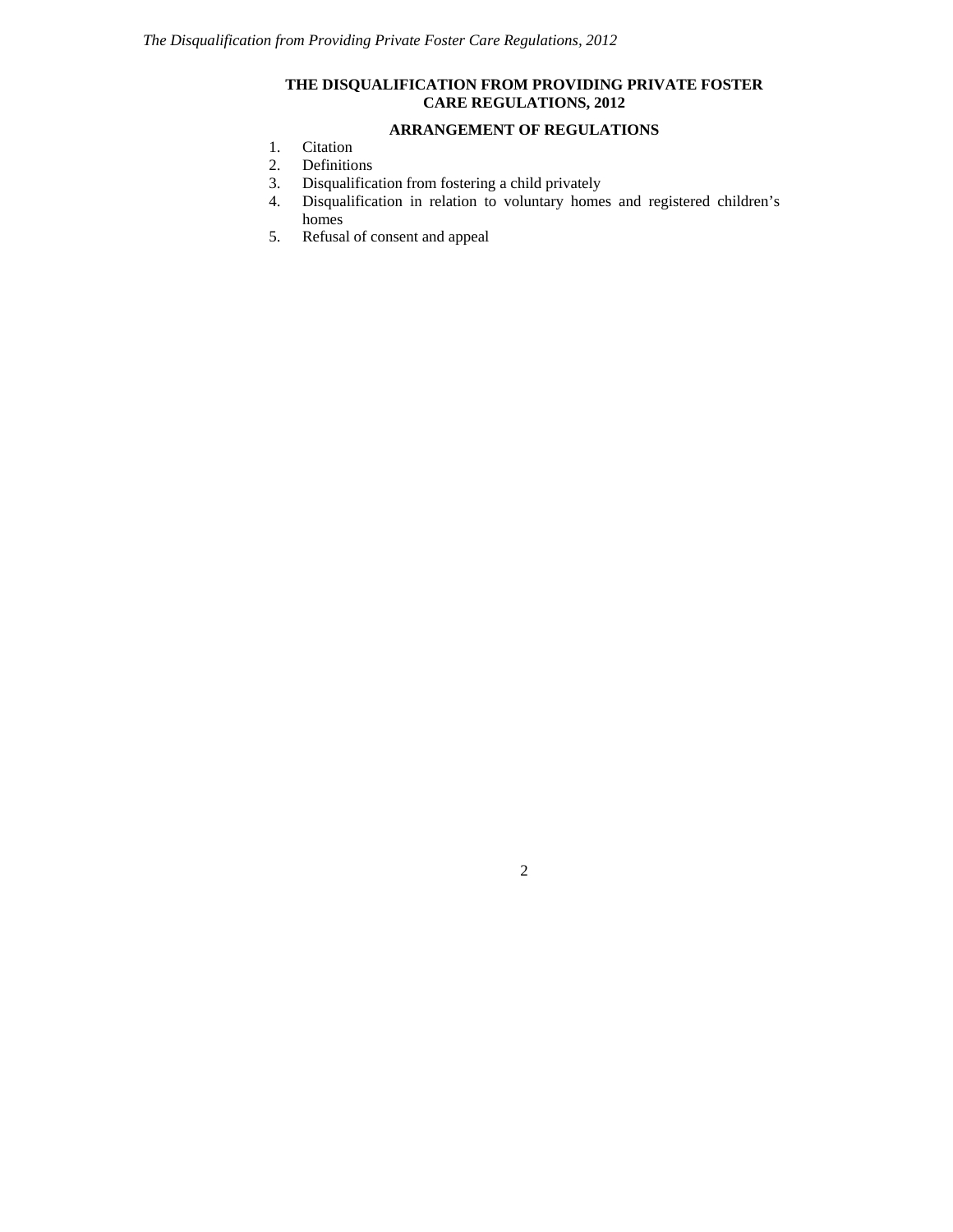CAYMAN ISLANDS

#### **THE CHILDREN LAW, 2003**

#### **THE DISQUALIFICATION FROM PROVIDING PRIVATE FOSTER CARE REGULATIONS, 2012**

The Governor in Cabinet, in exercise of the powers conferred by section 69(1) and (2) of the Children Law, 2003, hereby makes the following Regulations-

1. These Regulations may be cited as the Disqualification from Providing Private Foster Care Regulations, 2012. Citation

2. In these Regulations "Law" means the Children Law, 2003. Definitions

3. For the purpose of section 69 of the Law, a person is disqualified from fostering a child privately if any of the following provisions of this regulation apply to him-

- (a) he is a parent of a child who at any time has been made the subject of an order under section 33(1)(a) of the Law;
- (b) the following orders have been made at any time with respect to a child so as to remove the child from his care or prevent the child living with him-
	- (i) an order under section 33(1)(b) of the Law; or
	- (ii) any interim order under section 40;
- (c) an order has been made at any time, for the purposes of removing a child who was being kept, or was about to be received, by him, under the Adoption of Children Law (2003 Revision);
- (d) he has been convicted of an offence within the period of five years immediately preceding a proposal to privately foster a child;
- (e) he is excluded from the application of the Rehabilitation of Offenders Law (1998 Revision);
- (f) he is a person who carried on, or was otherwise concerned with the management of, or had any financial interest in, a voluntary home which was removed from the register under paragraph 1(4) of the Schedule 5 to the Law;
- (g) he is a person who carried on or was otherwise concerned with the management of or had any financial interest in a registered

Disqualification from fostering a child privately

(2003 Revision)

(1998 Revision)

3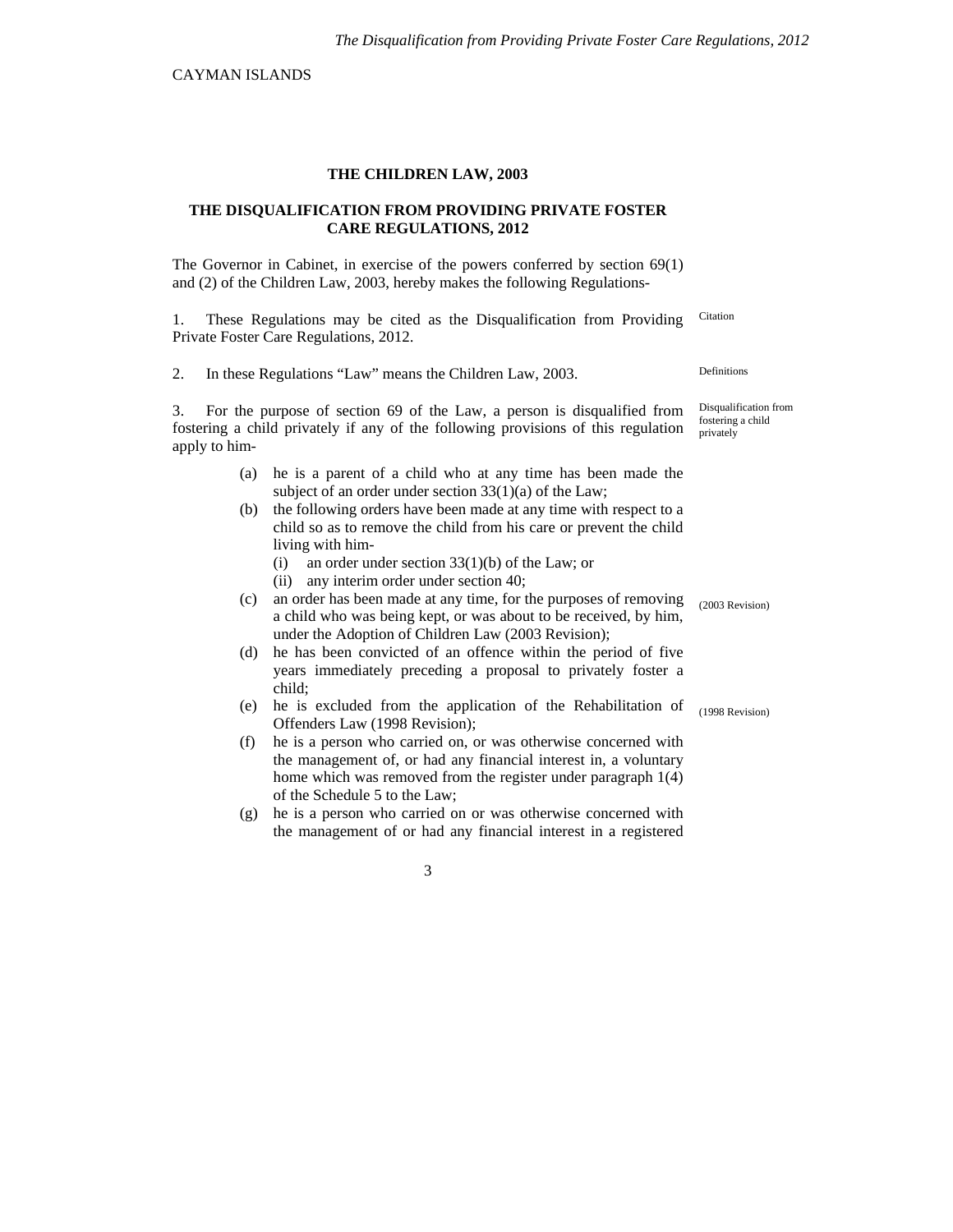children's home and that home was removed from the register under paragraph 4 of Schedule 6 to the Law;

- (h) he is a person in respect of whom a prohibition has been imposed under section 70 of the Law; or
- (i) is a person who has been convicted of an offence-
	- (i) against morality under Part V of the Penal Code (2010 Revision);
	- (ii) under section 152 or 153 of the Penal Code (2010 Revision) relating to neglecting children and child stealing respectively; or
	- (iii) against a child under Part VII of the Penal Code (2010 Revision) or any other law.

Disqualification in relation to voluntary

4. (1) A person who is disqualified under section 69 of the Law from fostering a child privately shall not carry on, or be otherwise concerned in the management of, or have any financial interest in a voluntary home or registered children's home unless he has-

- (a) disclosed to the Department the fact that he is so disqualified; and
- (b) obtained its written consent.

(2) No person shall employ a person who is so disqualified in a voluntary home or registered children's home unless he has-

- (a) disclosed to the Department the fact that that person is so disqualified; and
- (b) obtained its written consent.

5. Where the Department, under this regulation, refuses to give its consent to permit a person to privately foster a child, it shall inform the person by a written notice which states-

- (a) the reason for the refusal;
- (b) the applicant's right under paragraph 7 of Schedule 8 of the Law to appeal against the refusal; and
- (c) the time within which he may do so.

Made in Cabinet on the  $28<sup>th</sup>$  day of August, 2012.

Kim Bullings

Clerk of the Cabinet.

4

(2007 Revision)

homes and registered children's homes

Refusal of consent and appeal